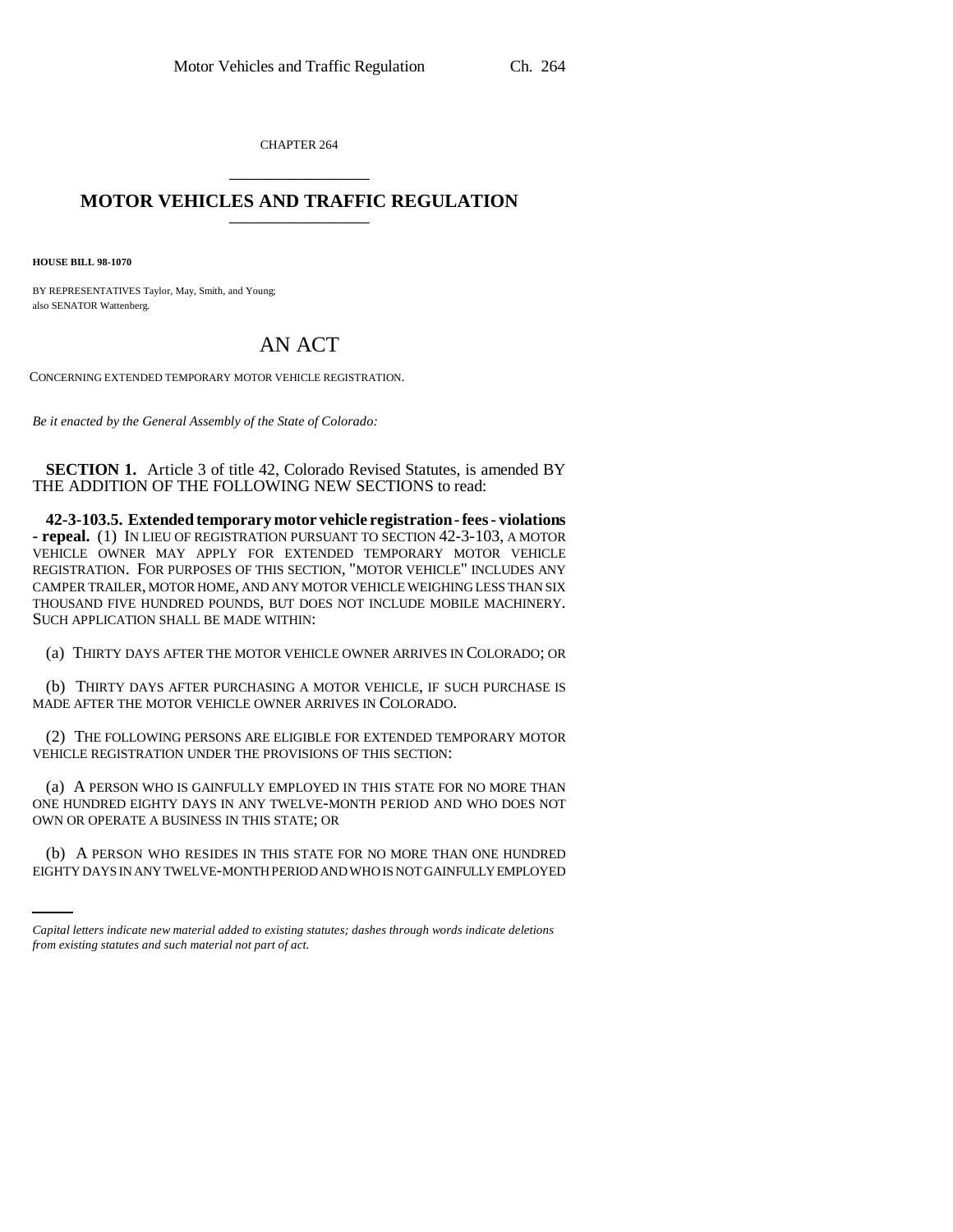IN THIS STATE AND DOES NOT OWN OR OPERATE A BUSINESS IN THIS STATE.

(3) (a) (I) ANY MOTOR VEHICLE OWNER MAY APPLY FOR A ONE-HUNDRED-EIGHTY-DAY EXTENDED TEMPORARY MOTOR VEHICLE REGISTRATION. NO MOTOR VEHICLE MAY BE REGISTERED UNDER THE PROVISIONS OF THIS SECTION FOR MORE THAN ONE HUNDRED EIGHTY DAYS IN ANY TWELVE-MONTH PERIOD, AND NO MORE THAN ONE EXTENDED TEMPORARY MOTOR VEHICLE REGISTRATION MAY BE ISSUED FOR ANY MOTOR VEHICLE IN ANY TWELVE-MONTH PERIOD.

(II) IF THE MOTOR VEHICLE REGISTERED UNDER THE PROVISIONS OF THIS SECTION REACHES THE MAXIMUM PERIOD FOR EXTENDED TEMPORARY MOTOR VEHICLE REGISTRATION IN A TWELVE-MONTH PERIOD, THE MOTOR VEHICLE OWNER IS THEN REQUIRED TO REGISTER THE MOTOR VEHICLE PURSUANT TO SECTION 42-3-103 IN ORDER TO CONTINUE TO OPERATE SUCH MOTOR VEHICLE WITHIN THIS STATE. IF THE MOTOR VEHICLE OWNER APPLIES TO REGISTER SUCH MOTOR VEHICLE PURSUANT TO SECTION 42-3-103 WITHIN SIX MONTHS AFTER THE EXPIRATION OF AN EXTENDED TEMPORARY MOTOR VEHICLE REGISTRATION OF SUCH MOTOR VEHICLE UNDER THE PROVISIONS OF THIS SECTION, THE MOTOR VEHICLE OWNER IS REQUIRED TO PAY A PRORATED AMOUNT OF THE SPECIFIC OWNERSHIP TAXES PURSUANT TO SECTION 42-3-107 FOR THE TIME THAT THE MOTOR VEHICLE WAS UNDER EXTENDED TEMPORARY MOTOR VEHICLE REGISTRATION. SUCH PRORATED SPECIFIC OWNERSHIP TAXES ARE IN ADDITION TO THE PAYMENT OF ALL NORMALLY APPLICABLE TAXES AND FEES FOR MOTOR VEHICLE REGISTRATION.

(b) NOTWITHSTANDING ANY OTHER PROVISION OF THIS SECTION, A MOTOR VEHICLE OWNER IS ELIGIBLE FOR EXTENDED TEMPORARY REGISTRATION ONLY IF THE MOTOR VEHICLE IS VALIDLY REGISTERED IN ANOTHER STATE AT THE TIME THE APPLICATION FOR SUCH REGISTRATION IS MADE. AN EXTENDED TEMPORARY MOTOR VEHICLE REGISTRATION PERMIT SHALL NOT BE ISSUED FOR A PERIOD EXCEEDING THE DATE THAT A MOTOR VEHICLE OWNER'S REGISTRATION EXPIRES IN ANOTHER STATE. IF A MOTOR VEHICLE OWNER RENEWS HIS OR HER MOTOR VEHICLE REGISTRATION IN ANOTHER STATE, THE MOTOR VEHICLE OWNER MAY APPLY FOR A CONTINUATION OR RENEWAL OF HIS OR HER TEMPORARY MOTOR VEHICLE REGISTRATION IN THIS STATE. A MOTOR VEHICLE OWNER WHO CONTINUES OR RENEWS AN EXTENDED TEMPORARY MOTOR VEHICLE REGISTRATION PERMIT PURSUANT TO THIS PARAGRAPH (b) SHALL REMAIN SUBJECT TO THE LIMITATIONS SET FORTH IN SUBPARAGRAPH (I) OF PARAGRAPH (a) OF THIS SUBSECTION (3).

(c) AN EXTENDED TEMPORARY MOTOR VEHICLE REGISTRATION PERMIT MAY NOT BE TRANSFERRED TO ANOTHER MOTOR VEHICLE.

(4) THE FEE FOR AN EXTENDED TEMPORARY MOTOR VEHICLE REGISTRATION PERMIT IS THIRTY-FIVE DOLLARS FOR THE ONE-HUNDRED-EIGHTY-DAY REGISTRATION PERIOD. TWENTY-NINE DOLLARS OF SUCH FEE SHALL BE DISTRIBUTED IN THE SAME MANNER AS SPECIFIC OWNERSHIP TAX. IF A MOTOR VEHICLE OWNER OBTAINS AN EXTENDED TEMPORARY MOTOR VEHICLE REGISTRATION PERMIT THROUGH AN AUTHORIZED AGENT OF THE DEPARTMENT AS PROVIDED IN SECTION 42-1-210, THE AUTHORIZED AGENT SHALL RETAIN FIVE DOLLARS OF SUCH FEE TO DEFRAY EXPENSES. THE DEPARTMENT SHALL USE AT LEAST ONE DOLLAR OF EACH EXTENDED TEMPORARY MOTOR VEHICLE REGISTRATION PERMIT FEE TO SUPPORT THE DISTRIBUTIVE DATA PROCESSING SYSTEM CREATED UNDER SECTION 42-1-211 FOR PURPOSES OF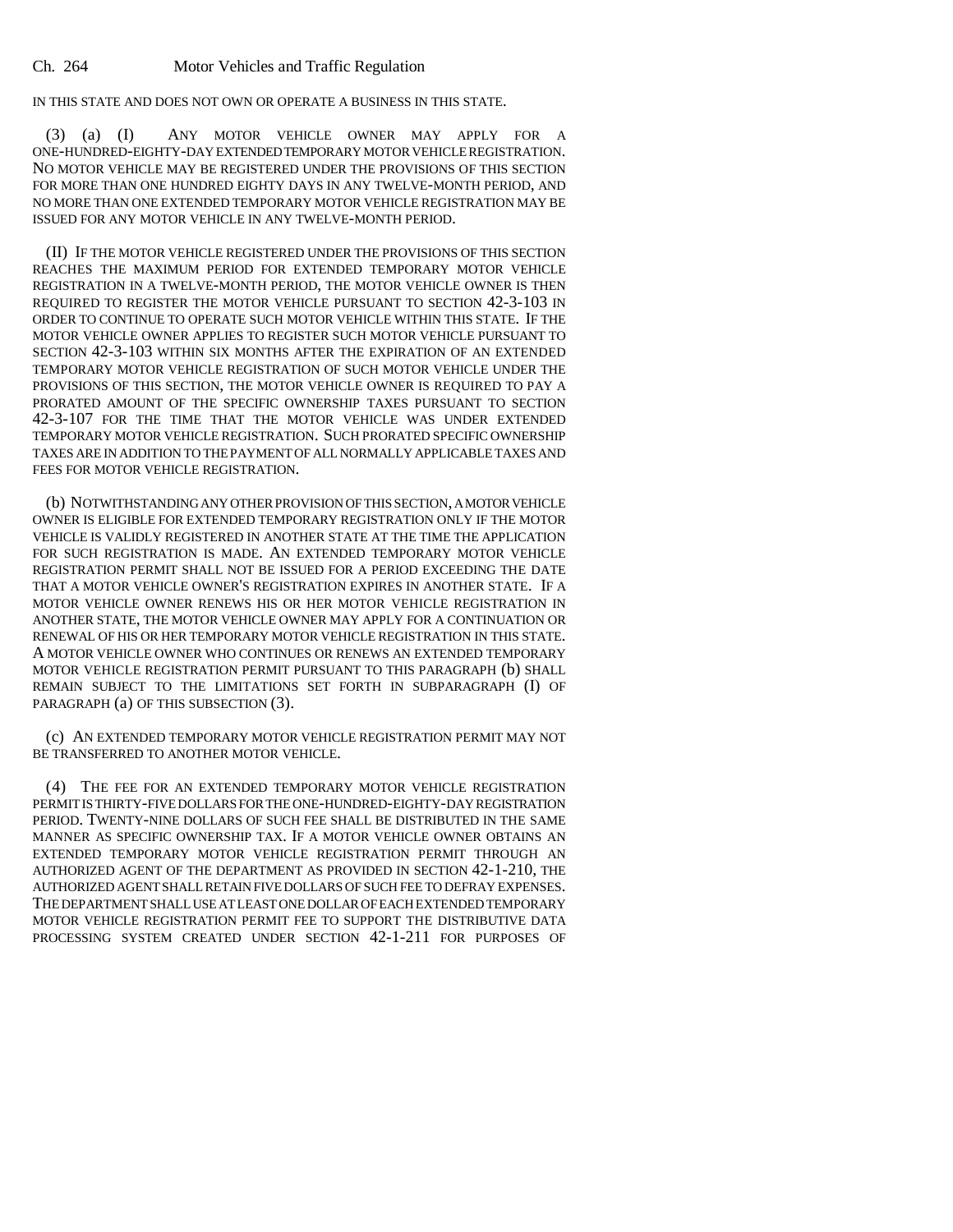MAINTAINING THE DATABASE REQUIRED UNDER SECTION 42-3-103.7.

(5) A MOTOR VEHICLE OWNER WHO HAS OBTAINED AN EXTENDED TEMPORARY MOTOR VEHICLE REGISTRATION PERMIT FOR A MOTOR VEHICLE IS NOT REQUIRED TO OBTAIN A DRIVER'S LICENSE IN COLORADO IF SUCH OWNER HAS A VALID DRIVER'S LICENSE ISSUED BY THE STATE IN WHICH SUCH OWNER IS A PERMANENT RESIDENT.

(6) THE DEPARTMENT SHALL PROVIDE REGISTRATION PERMITS FOR EXTENDED TEMPORARY MOTOR VEHICLE REGISTRATIONS. ANY MOTOR VEHICLE REGISTERED UNDER THE PROVISIONS OF THIS SECTION SHALL DISPLAY SUCH PERMIT PURSUANT TO THE REQUIREMENTS OF SECTION 42-3-123 (2).

(7) (a) ANY PERSON WHO COMMITS A FRAUD IN AN APPLICATION UNDER THIS SECTION IS SUBJECT TO THE PENALTIES IMPOSED FOR VIOLATION OF SECTION 42-3-133 (1) (e). SUCH PERSON CONTINUES TO BE LIABLE FOR ANY UNPAID REGISTRATION FEES, SPECIFIC OWNERSHIP TAXES, OR OTHER TAXES AND FEES CONNECTED WITH THE REGISTRATION OF A MOTOR VEHICLE THAT IS OWED BY SUCH PERSON.

(b) NO PERSON MAY OPERATE A MOTOR VEHICLE WITH AN EXTENDED TEMPORARY MOTOR VEHICLE REGISTRATION PERMIT AFTER THE EXPIRATION OF THE PERIOD FOR WHICH THE PERMIT WAS ISSUED. ANY PERSON WHO VIOLATES THE PROVISIONS OF THIS PARAGRAPH (b) SHALL BE SUBJECT TO THE PENALTY PROVISIONS IN SECTION 42-3-103 (4) (a).

(8) ANY PERSON WHO FAILS TO MAKE A TIMELY APPLICATION FOR EXTENDED TEMPORARY MOTOR VEHICLE REGISTRATION AND WHO IS OTHERWISE REQUIRED TO REGISTER PURSUANT TO SECTION 42-3-103 SHALL BE SUBJECT TO THE PENALTY PROVISIONS IN SECTION 42-3-103 (4) (a).

(9) THIS SECTION IS REPEALED, EFFECTIVE JULY 1, 2001.

**42-3-103.7. Records of application and extended temporary motor vehicle registration - repeal.** (1) THE DEPARTMENT SHALL FILE EACH APPLICATION FOR EXTENDED TEMPORARY MOTOR VEHICLE REGISTRATION RECEIVED AND, WHEN SATISFIED AS TO THE GENUINENESS AND REGULARITY THEREOF AND THAT THE APPLICANT IS ENTITLED THERETO, SHALL REGISTER THE MOTOR VEHICLE THEREIN DESCRIBED AND THE OWNER THEREOF IN THE STATEWIDE DISTRIBUTIVE DATA PROCESSING SYSTEM PROVIDED UNDER SECTION 42-1-211. SUCH RECORD SHALL BE ENTERED ALPHABETICALLY UNDER THE NAME OF THE OWNER AND NUMERICALLY AND ALPHABETICALLY UNDER THE IDENTIFICATION NUMBER AND NAME OF THE VEHICLE.

(2) THIS SECTION IS REPEALED, EFFECTIVE JULY 1, 2001.

**SECTION 2.** 42-1-210 (1), Colorado Revised Statutes, is amended to read:

**42-1-210. County clerk and recorders and manager of revenue as agents legislative declaration - fee.** (1) (a) The county clerk and recorder in each county in the state of Colorado, and in the city and county of Denver the manager of revenue, is hereby designated as the authorized agent of the department for the administration of the provisions of articles 3 and 6 of this title relating to registrations of motor vehicles in such county; and for the enforcement of the provisions of section 42-6-139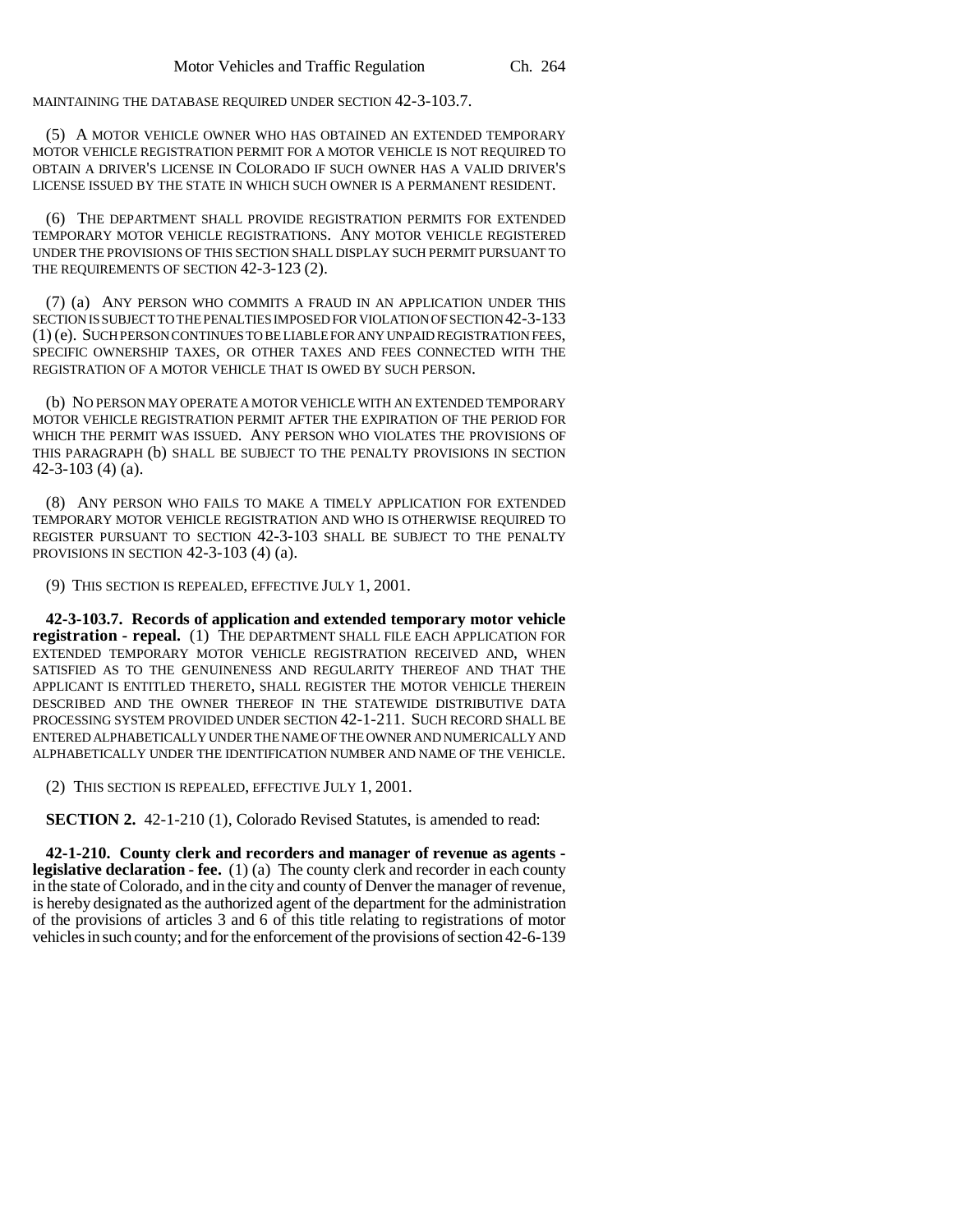relating to the registering and titling of motor vehicles in such county; and for the enforcement of the provisions of section 38-29-120, C.R.S., relating to the titling of manufactured homes; but any such authorized agent in a county has the power to appoint and employ such motor vehicle registration and license clerks as are actually necessary in the issuance of motor vehicle licenses and shall retain for the purpose of defraying such expenses, including mailing, a sum equal to one dollar per paid motor vehicle registration and registration requiring a metallic plate, plates, or validation tab or sticker as provided in section 42-3-113. This fee of one dollar shall apply to every registration of a motor vehicle which is designed primarily to be operated or drawn on any highway of this state, except such vehicles as are specifically exempted from payment of any registration fee by the provisions of article 3 of this title, and shall be in addition to the annual registration fee prescribed by law for such vehicle. Such fee of one dollar, when collected by the department, shall be credited to the same fund as registration fees collected by the department. The county clerk and recorders and the manager of revenue in the city and county of Denver so designated as the authorized agents of the department, as provided in this section, shall serve as such authorized agents under the provisions of this part 2 without additional remuneration or fees, except as otherwise provided in articles 1 to 6 of this title.

(b) THE FEE ESTABLISHED BY PARAGRAPH (a) OF THIS SUBSECTION (1) DOES NOT APPLY TO AN EXTENDED TEMPORARY MOTOR VEHICLE REGISTRATION PURSUANT TO SECTION 42-3-103.5.

**SECTION 3.** 42-3-124 (3), Colorado Revised Statutes, is amended BY THE ADDITION OF A NEW PARAGRAPH to read:

**42-3-124. Expiration - temporary, new, and old plates - reflectorized plates - repeal.** (3) (c) THE DEPARTMENT IS AUTHORIZED TO ISSUE INDIVIDUAL EXTENDED TEMPORARY MOTOR VEHICLE REGISTRATION PERMITS PURSUANT TO THE REQUIREMENTS OF SECTION 42-3-103.5 UPON THE FILING OF AN APPLICATION BY ANY OWNER AND THE PAYMENT OF THE REQUIRED REGISTRATION FEE. EXTENDED TEMPORARY MOTOR VEHICLE REGISTRATION PERMITS SHALL BE ISSUED IN A DIFFERENT COLOR THAN REGULAR TEMPORARY REGISTRATION NUMBER PLATES, TAGS, OR CERTIFICATES ISSUED PURSUANT TO PARAGRAPHS (a) AND (b) OF THIS SUBSECTION (3). SUCH PERMITS SHALL BE COLOR CODED IN SUCH A MANNER AS TO DISTINGUISH THE MONTH THE PERMIT EXPIRES. THIS PARAGRAPH (c) IS REPEALED, EFFECTIVE JULY 1, 2001.

**SECTION 4.** 42-4-1701 (4) (a) (I) (B), Colorado Revised Statutes, is amended to read:

**42-4-1701. Traffic offenses and infractions classified - penalties - penalty and surcharge schedule.** (4) (a) (I) Except as provided in paragraph (c) of subsection (5) of this section, every person who is convicted of, who admits liability for, or against whom a judgment is entered for a violation of any provision of this title to which the provisions of paragraph (a) or (b) of subsection (5) of this section apply shall be fined or penalized, and have a surcharge levied thereon pursuant to section 24-4.2-104 (1) (b) (I), C.R.S., in accordance with the penalty and surcharge schedule set forth in sub-subparagraphs  $(A)$  to  $(P)$  of this subparagraph  $(I)$ ; or, if no penalty or surcharge is specified in the schedule, the penalty for class A and class B traffic infractions shall be fifteen dollars, and the surcharge shall be two dollars. These